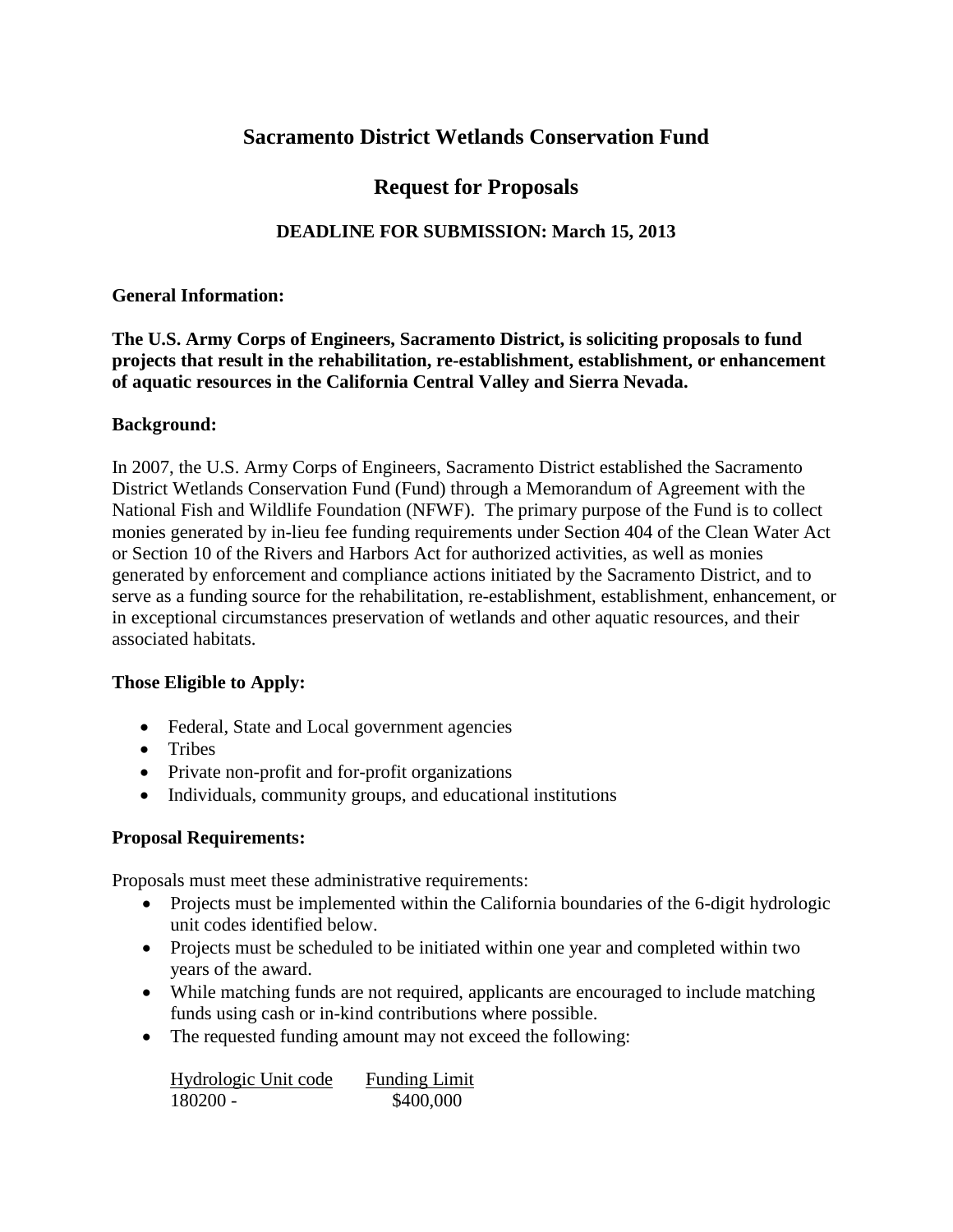| 180201 - | \$425,000 |
|----------|-----------|
| 180300 - | \$580,000 |
| 180400-  | \$330,000 |

Proposals must address at least one of these program objectives:

- On-the-ground aquatic resource establishment*,* re-establishment, rehabilitation, or enhancement (see 33 CFR 332.2 for definitions).
- Preservation of aquatic habitats in accordance with 33 CFR 332.3 (h).

# **Evaluation/Selection Parameters:**

Projects will be evaluated by an interagency review team consisting of representatives from federal and state resource agencies. The panel will use the following criteria to evaluate and select proposals:

- Level of aquatic function increase
- Regional importance of habitat type
- Adequacy of land protection and habitat management measures
- Connectivity to existing preserves or open space areas
- Technical credibility of project's methods
- Clarity of project's logic framework, e.g. linking objectives with watershed needs and activities, project outputs and post-project outcomes
- Quality of proposed performance standards for assessing project outputs and postproject outcomes
- Experience, expertise and past performance of the principal technical lead and organization in performing similar projects
- Cost effectiveness
- Outreach or educational potential

### **Submittal Instructions:**

Submit one original and four paper copies of the proposal and an electronic copy on CD. Applications must be submitted as a complete package. Materials that arrive separately will not be included in the application package for consideration. Proposals must be submitted by **March 15, 2013** to:

William Ness U.S. Army Corps of Engineers, Sacramento District Regulatory Division 1325 J Street, Room 1350 Sacramento, CA 95814

#### **Proposal Submission Requirements:**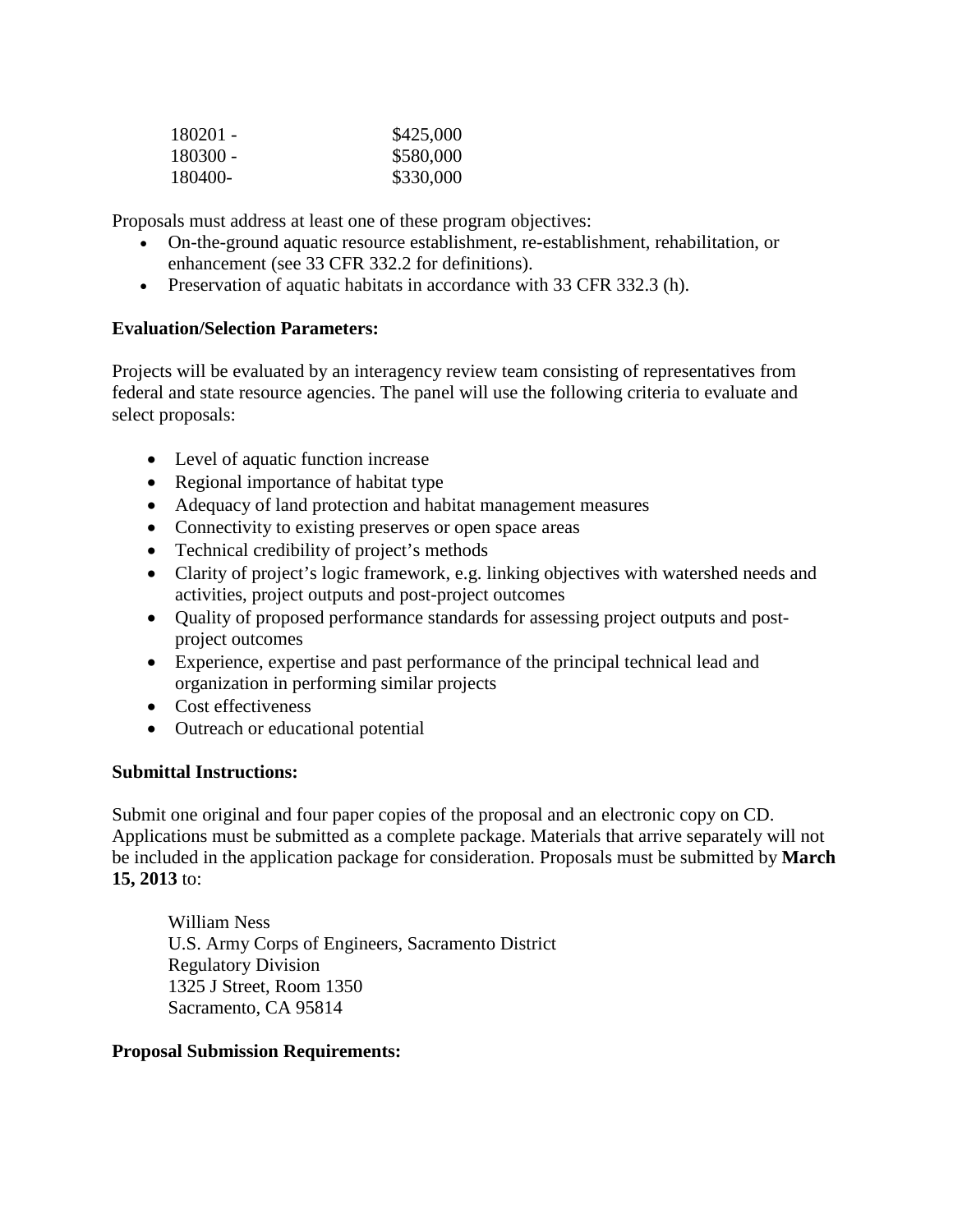Proposals should be 20 pages or less, excluding figures, maps, photographs, tables and any supporting surveys or studies. All information critical to the evaluation must be contained in the text of the proposal. All maps, figures, tables, etc. should be individually numbered and clearly titled. Each proposal should follow the format below:

- Project Title
- Project Proponent(s): Provide name, address, phone number and e-mail of the primary/main technical point(s) of contact.
- Abstract: Provide a short (2-3 paragraphs) summary of the project.
- Project Location: All proposals must include a clear and detailed location map, preferably based on a 7.5-minute quadrangle USGS map. Include aerial photographs (internet-based photos are acceptable) of the project site.
- Watershed: Provide the 6 and 8-digit hydrologic unit code (HUC) for the project area.
- Baseline Conditions: Describe the project site(s)'s aquatic features and their expected functions and services. Provide photographs. Include any biological/ecological surveys completed in support of the funding request or otherwise. Discuss the soils, hydrology, and any other parameters critical to the success of the project.
- Project Objectives: Clearly state the objective(s) that the project is expected to achieve when implemented. Discuss how the project would benefit the watershed in which it is located.
- Proposed Activities: Provide a detailed description and defined list of tasks to be accomplished. State the type and number of acres of aquatic resource(s) that would be restored, established, enhanced and/or preserved. Discuss the methods that would be used to accomplish the project's objectives. Include planting or design plans as applicable.
- Timeline: Include start and end times, as well as milestones, such as dates of certain pertinent tasks.
- Monitoring Plan: Describe how the results of the proposed project would be measured. Include the types of measurements and timing/frequency, as well as the contents of monitoring reports. Performance standards should be identified in this section.
- Management and Legal Protection: Discuss the proposed long-term management and legal protection of the property site. Provide drafts of management plans and conservation easements if available.
- Funding Requested: Include a spreadsheet or other data viewing method to describe the amount of funds requested for capital costs and activities (i.e., a line item budget). Include in this section any cost-share amounts, in-kind funding, etc.
- Experience: Discuss and provide references for any similar efforts the organization and principal technical lead has undertaken.
- Outreach: Discuss any educational or community benefits the project is expected to provide.

# **Review Process:**

Proposals will be reviewed and evaluated by an interagency review team. Additional information may be requested by the review team.Project proponents, whether successful or